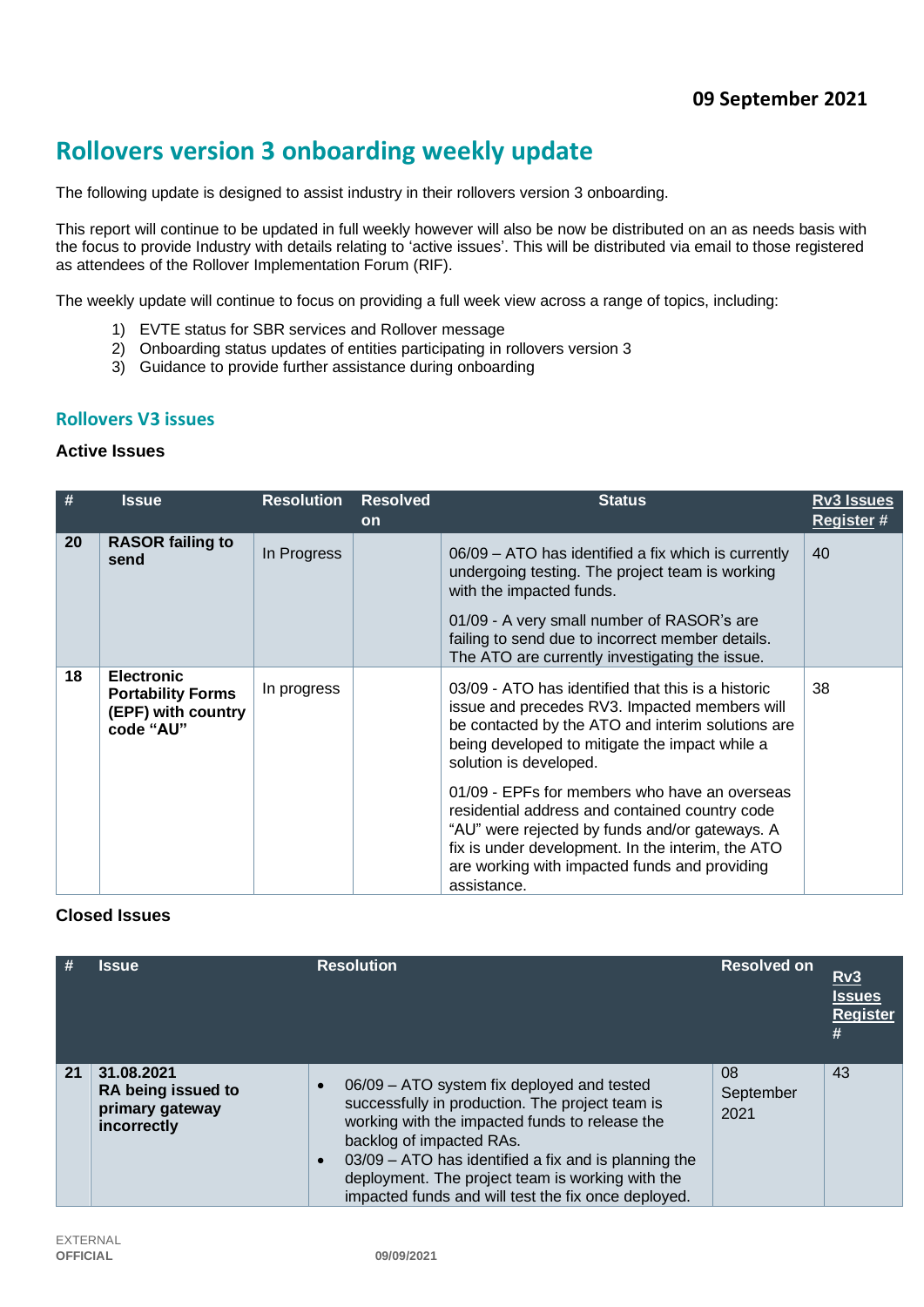|                 |                                                                                              | 31/08 - Funds that use a primary and secondary<br>$\bullet$<br>gateway are having their RAs issued to the incorrect<br>gateway. This results in the messages being<br>rejected.                                                                                                                                                                                                                                                                                                                                                                                                                                                                                     |                         |    |
|-----------------|----------------------------------------------------------------------------------------------|---------------------------------------------------------------------------------------------------------------------------------------------------------------------------------------------------------------------------------------------------------------------------------------------------------------------------------------------------------------------------------------------------------------------------------------------------------------------------------------------------------------------------------------------------------------------------------------------------------------------------------------------------------------------|-------------------------|----|
| 19              | 01.09.2021<br><b>Electronic Portability</b><br>Forms (EPF) failing at<br>gateway             | 06/09 - ATO has successfully tested the deployed<br>٠<br>fix. EPFs has issued to the impacted funds<br>correctly. The project team is working with the<br>impacted funds to release the backlog of impacted<br>EPFs.<br>03/09 - ATO has deployed a fix for this issue, which<br>٠<br>will apply to the EPFs issued going forward. Project<br>team will work with impacted funds to test this fix.<br>01/09 - EPF's failed for one fund due to message<br>٠<br>containing invalid context ID (where spaces are<br>included). A fix has been identified. Currently<br>awaiting scheduling for deployment. Once<br>deployed, the ATO will work with the impacted fund. | 06<br>September<br>2021 | 39 |
| 17              | 24.08.2021<br><b>Release Authorities issued</b><br>without mandatory country<br>code field.  | 01/09 System fix successfully implemented and all<br>$\bullet$<br>rejected RA messages were reissued to funds<br>successfully.<br>24/08 Release authorities are being issued without<br>$\bullet$<br>a mandatory field and being rejected by gateways.<br>ATO system fix is being developed as a priority.                                                                                                                                                                                                                                                                                                                                                          | 26 August<br>2021       | 37 |
| 13              | 2.06.2021<br><b>Fund initiated (Fund to</b><br>ATO) USM testing                              | 09/08 EVTE environment updated enable automatic<br>٠<br>USMOR responses. The system was also updated<br>to include the additional USI and Gateway ESAs<br>provided by Industry.                                                                                                                                                                                                                                                                                                                                                                                                                                                                                     | 09 August<br>2021       | 19 |
| 16              | 21.07.2021<br><b>RAS preservation amounts</b><br>and taxable components                      | 28/07 Additional clarification content added to the<br>$\bullet$<br>User guide and published 28/07/2021.<br>21/07 User guide being updated to clarify the<br>$\bullet$<br>preservation amount and taxable component fields<br>in the RAS need to equal the amount paid to meet<br>MIG validation requirements.                                                                                                                                                                                                                                                                                                                                                      | 28 July 2021            | 32 |
| 15              | 16.07.2021<br><b>Release Authority Error</b><br><b>Response (RAER)</b><br>message structure  | RAER payload build specifications set out in<br>٠<br>Schedule 6 Data and Payment Standards - Error<br>Code Management must be met - refer section 11.3<br>Release Authority Error Response.<br>Of note, if curly braces form part of your payload,<br>the corresponding parameter to dynamically fill the<br>curly braces must also be included in your payload -<br>refer to section 3.3 Parameters content model<br>information.                                                                                                                                                                                                                                  | 19 July 2021            | 33 |
| 14              | 03.06.2021<br><b>Schematron incorrectly</b><br>applying USM validation<br>on an RTR message. | 11/06 Updated schematron and published on the<br>$\bullet$<br>software developers website.<br>09/06 Discrepancy identified between the taxonomy<br>$\bullet$<br>in MIG V3 and the latest version of the schematron<br>where validation was incorrectly conducted on the<br>UnclaimedSuperannuationMoney.Date field, as part<br>of an RTR message.<br>The schematron has been updated to align with<br>MIG V3 and address USM validation issues. The<br>updated version has been scheduled for external<br>publication (estimated availability from 11/06).                                                                                                          | 11 June 2021            | 20 |
| 12 <sub>2</sub> | 12.05.2021<br>G2B test scenario USM 6.6<br>currently unavailable to<br>test.                 | 18/05 System fix deployed and confirmed<br>$\bullet$<br>successful. USM6.6 available for testing.<br>12/05 USM6.6 - currently under investigation.<br>$\bullet$                                                                                                                                                                                                                                                                                                                                                                                                                                                                                                     | 18 May 2021             | 18 |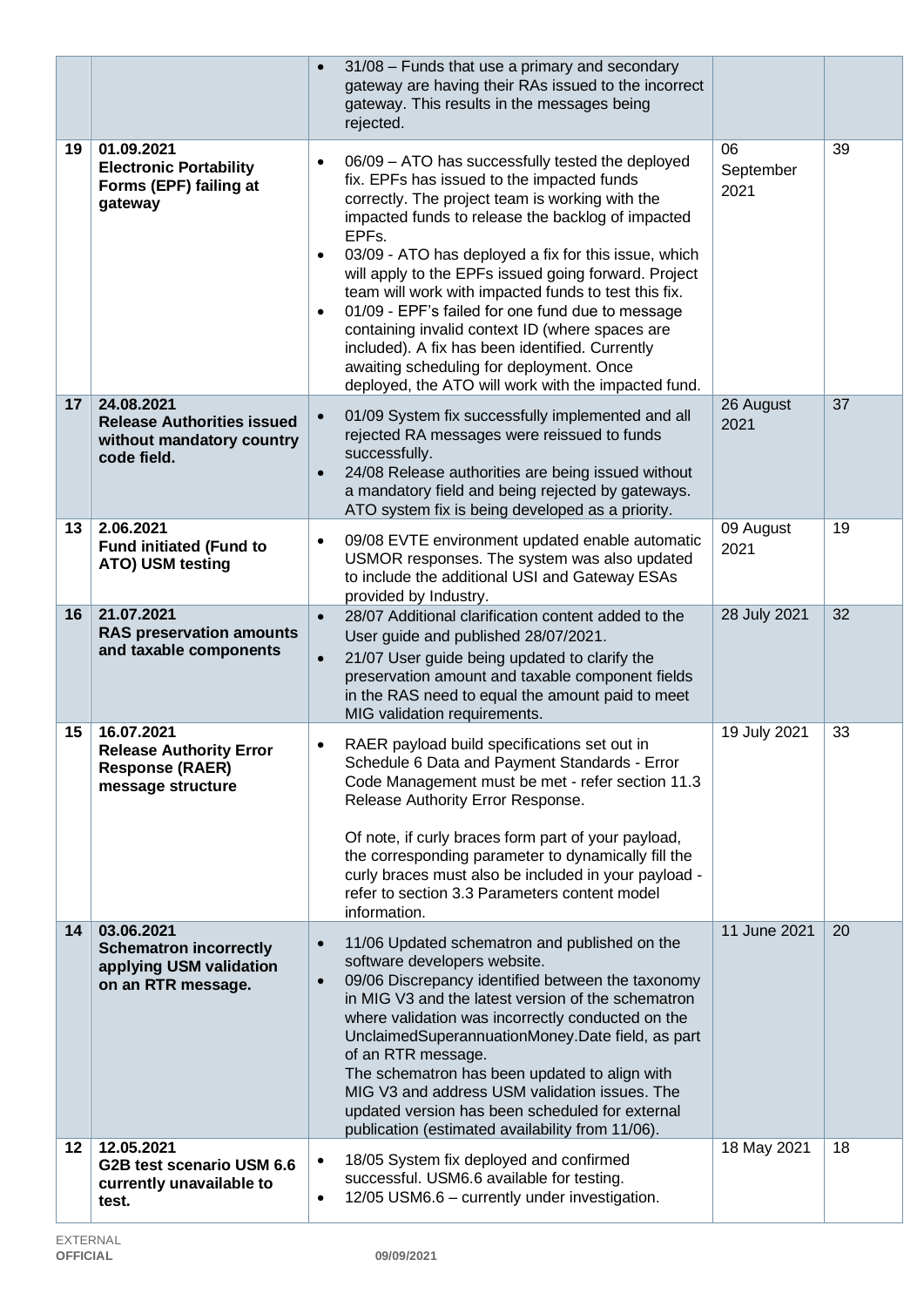| 11<br>10       | 04.05.2021<br>G2B test scenario USM 6.7<br>currently unavailable to<br>test.<br>25.03.2021<br><b>Provision of updated</b><br>sample payload data                                                                                          | 18/05 System fix deployed and confirmed<br>$\bullet$<br>successful. USM6.7 available for testing.<br>11/05 USM6.7 - investigation complete, fix<br>$\bullet$<br>identified. Anticipate test will be available from<br>18/05.<br>04/05 Issues identified with test scenario USM6.7.<br>$\bullet$<br>29/04 - Rollover Sample Message Instances<br>$\bullet$<br>(payload samples) published and available at:<br>https://softwaredevelopers.ato.gov.au/rolloverV3                                   | 18 May 2021<br>29 April 2021 | 17<br>16       |
|----------------|-------------------------------------------------------------------------------------------------------------------------------------------------------------------------------------------------------------------------------------------|--------------------------------------------------------------------------------------------------------------------------------------------------------------------------------------------------------------------------------------------------------------------------------------------------------------------------------------------------------------------------------------------------------------------------------------------------------------------------------------------------|------------------------------|----------------|
| 9              | 26.04.2021<br><b>RASOR incorrectly setting</b><br>identifier scheme values<br>for TFN and ID.                                                                                                                                             | 29/04 - Fix confirmed successful.<br>$\bullet$<br>28/04 - Fix identified and deployed on 28 April.<br>$\bullet$<br>Reissued test on 28 April. Resolution pending<br>confirmation of successful fix.<br>26/04 - EVTE issue identified for investigation.<br>$\bullet$<br>RASOR being rejected at Gateway due to invalid<br>event item scheme parameter value.                                                                                                                                     | 29 April 2021                | 15             |
| 8              | 01.04.2021<br><b>Internal ATO factors</b><br>affecting the information in<br>our test data for P2P (both<br>B2B and G2B including in<br>EVTE) are currently being<br>considered and are likely<br>to require updates to our<br>test data. | 23/04 EVTE refresh completed and testing<br>$\bullet$<br>recommenced.<br>14/04 Updated test data published.<br>$\bullet$                                                                                                                                                                                                                                                                                                                                                                         | 23 April 2021                | 13             |
| $\overline{7}$ | 12.02.2021<br><b>Recent whitelist</b><br>configuration and<br>certificate changes<br>introduced connection<br>errors impacting one<br>gateway.                                                                                            | 25/2: Data fix implemented on 23 February. Fix<br>$\bullet$<br>verified with impacted gateway.                                                                                                                                                                                                                                                                                                                                                                                                   | 23 February<br>2021          | $\overline{7}$ |
| 6              | 10.02.2021<br><b>EPF test scenario for</b><br><b>SMSF missing the SMSF</b><br>Alias in the ebMS header<br>properties                                                                                                                      | Identified through interoperability testing<br>$\bullet$<br>Root cause: EPF code regressed since the original<br>$\bullet$<br>EVTE deployment. Issue does not impact EPF test<br>scenarios for APRA funds.<br>Code remediation in progress.<br>$\bullet$<br>Remediation to restore correct code for EPF test<br>$\bullet$<br>scenarios with SMSF test data<br>25/2: Deployed to EVTE on 20 February, fix being<br>$\bullet$<br>verified with impacted Gateway<br>2/3: Fix verified.<br>$\bullet$ | 20 February<br>2021          | 6              |
| 5              | 4.02.2021<br><b>RA with SMSF Test</b><br>scenario was not<br>previously enabled.                                                                                                                                                          | RA Test scenarios with SMSF data enabled on 4<br>$\bullet$<br>February.                                                                                                                                                                                                                                                                                                                                                                                                                          | 4 February<br>2021           | $5\phantom{1}$ |
| 4              | <b>EPF Test Scenarios in</b><br><b>EVTE updated with SMSF</b><br>data                                                                                                                                                                     | Additional SMSF data for EPF test scenarios<br>$\bullet$<br>circulated to industry representatives (GOM, ASP<br>and gateways currently testing) for review, with no<br>feedback received by 4 February 2021.<br>EVTE updated to align with EPF SMSF data shared<br>$\bullet$<br>for consultation on 4 February.                                                                                                                                                                                  | 4 February<br>2021 (hotfix)  | $\overline{4}$ |
| $\mathbf{3}$   | 29.01.2021<br>[Defect] EVTE Test<br>Harness unavailable on 20<br>Jan 2021 preventing<br>testing of RA                                                                                                                                     | Resolved by the end of the day.<br>$\bullet$<br>Caused by internal environment issue impacting<br>$\bullet$<br>outbound messages.<br>Resolved by the end of the day on 29 Jan 2021.<br>$\bullet$                                                                                                                                                                                                                                                                                                 | 29 January<br>2021           | 3              |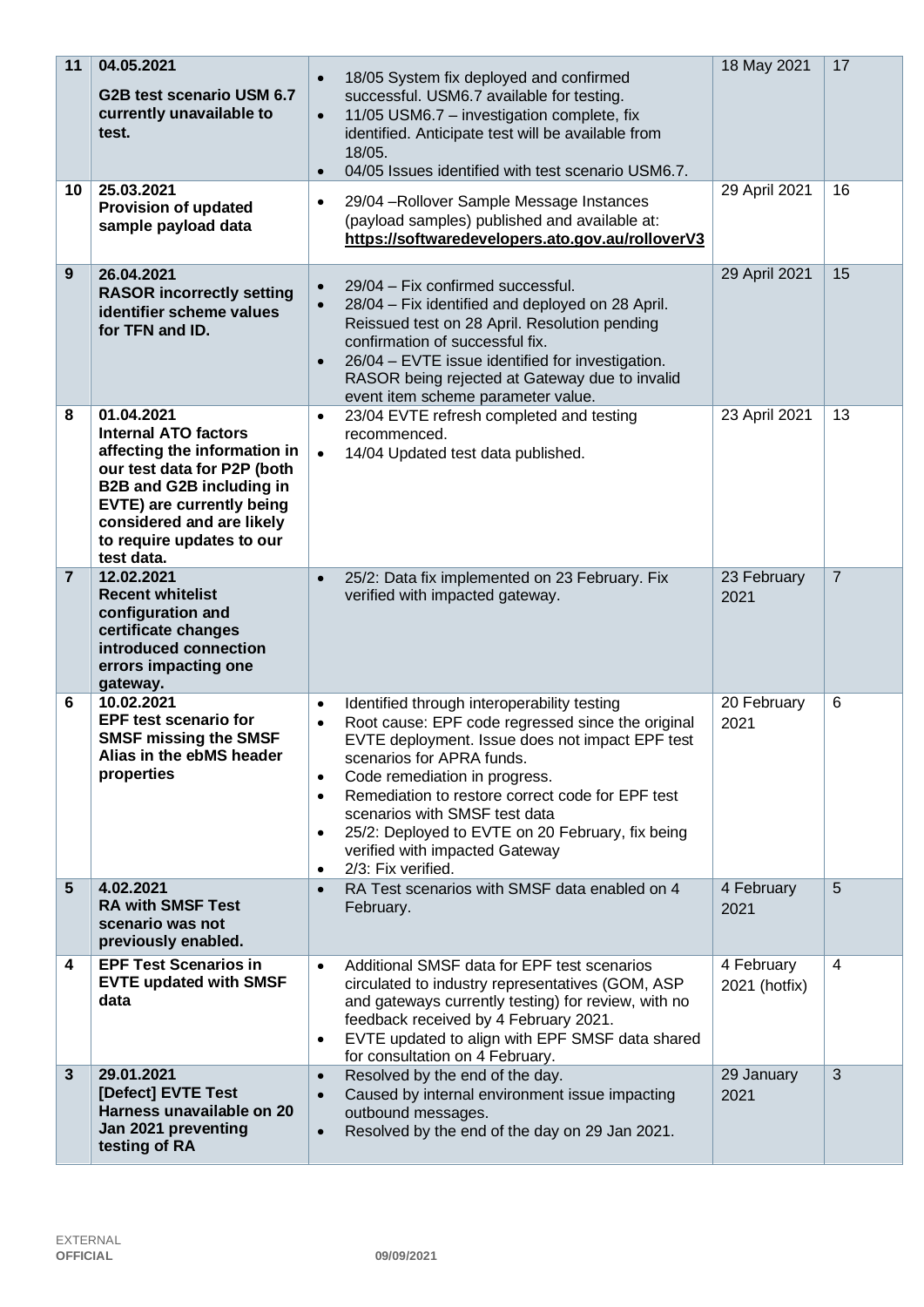| $\mathbf{2}$ | 15.01.2021<br>[Defect] EPF ContextID<br>greater than 40 characters<br>issue                               | EPF ContextID reduced to a value less than 40<br>$\bullet$<br>characters.<br>Identified through interoperability testing.<br>$\bullet$<br>Scenario has been tested successfully with an EPF<br>$\bullet$<br>for an APRA fund.                                                       | 2 February<br>2021 (hotfix) | 2 |
|--------------|-----------------------------------------------------------------------------------------------------------|-------------------------------------------------------------------------------------------------------------------------------------------------------------------------------------------------------------------------------------------------------------------------------------|-----------------------------|---|
|              | 15.12.2021<br>[Defect] RA and RAS<br>sample payloads<br>contained 8 digit TFNs<br>instead of 9 digit TFNs | RA and RAS test scenarios updated with 9- digit<br>$\bullet$<br>TFN <sub>s</sub><br>Identified through early review of RA test files<br>$\bullet$<br>provided.<br>Shared with ATO on 15 Dec 2021<br>$\bullet$<br>RA and RAS data change release on 4th Jan to<br>$\bullet$<br>EVTE. | 4 January<br>2021 (hotfix)  |   |

## **EVTE status for SVS and SMSFmemberTICK Service** *(no change from last update)*

- May 2020 full suite of SVS and SMSF verification services available in EVTE
- Seven DSPs have been whitelisted for SMSFVRFY.
- Two DSPs have been whitelisted for SMSFMBRVRFY.
- Eight other DSPs are currently testing
- No issues have been identified requiring changes.

# **B2B Testing**

B2B cohort schedule and process overview:

- Funds will receive an email welcoming them to the cohort ten business days prior to the commencement date.
- An initial discussion on how the cohort will conduct their testing and the schedule will be held with funds and their gateways approximately 5 business days prior to the commencement date.
- Stand-ups will be held twice a day for the duration of the cohort. Invites to these will be issued after the initial testing discussion.
- Once testing is completed, funds will receive an email thanking them for their participation and reminding them to return the completed testing matrix and lodge their production readiness checklist (where G2B testing has also been completed).

| Cohort           | <b>Dates</b>            |
|------------------|-------------------------|
| <b>Cohort 1</b>  | 15/06/2021 - 02/07/2021 |
| <b>Cohort 2</b>  | 05/07/2021 - 19/07/2021 |
| Cohort 3         | Disbanded               |
| Cohort 4         | 19/07/2021 - 30/07/2021 |
| <b>Cohort 5</b>  | 26/07/2021 - 06/08/2021 |
| Cohort 6/7       | 02/08/2021 - 13/08/2021 |
| <b>Cohort 8</b>  | 09/08/2021 - 20/08/2021 |
| Cohort 9         | 23/08/2021 - 03/09/2021 |
| Cohort 10        | 30/08/2021 - 10/09/2021 |
| <b>Cohort 11</b> | 06/09/2021 - 17/09/2021 |
| Cohort 12        | 13/09/2021 - 24/09/2021 |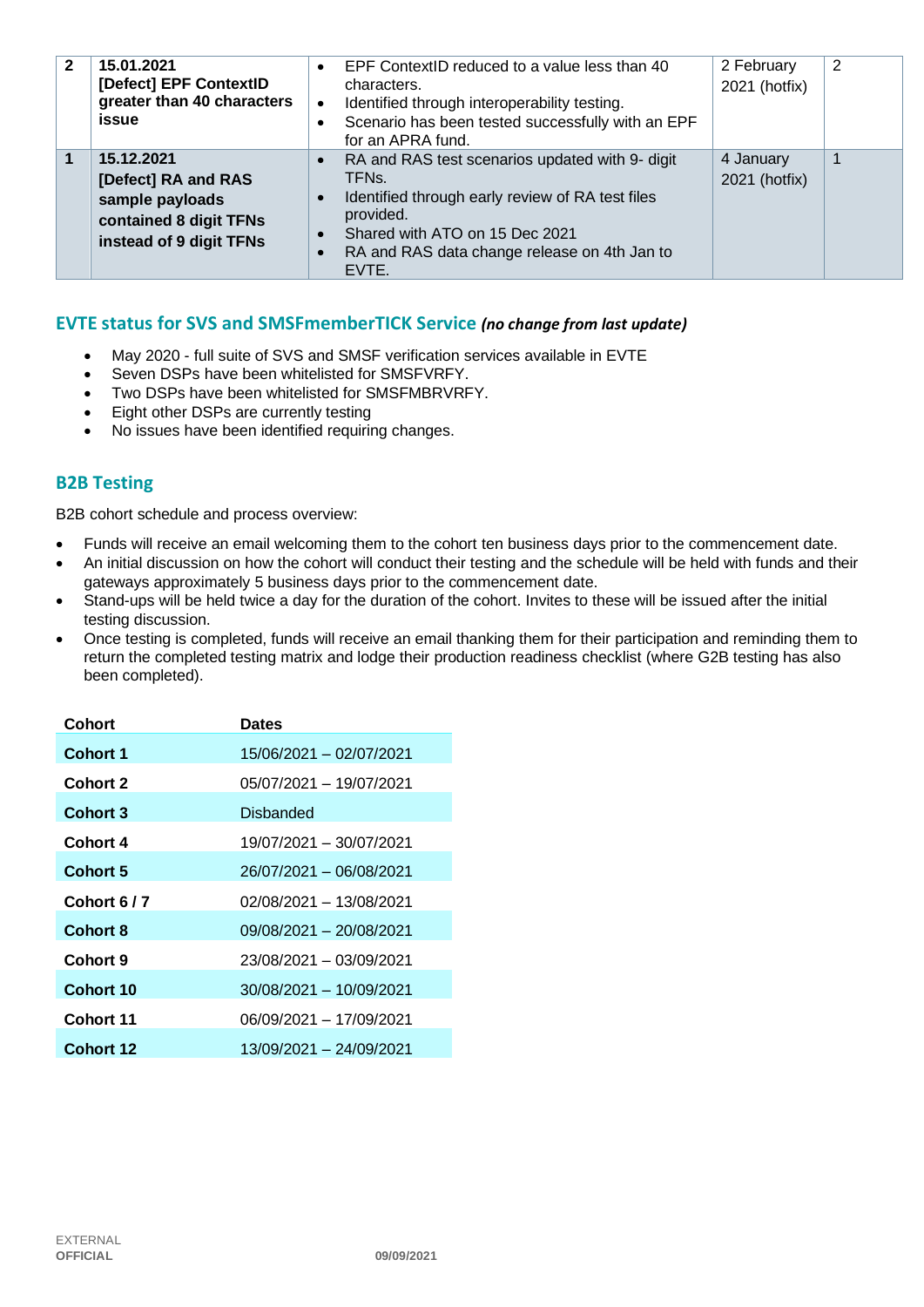#### B2B testing progress with funds, administrators and SMSF providers as at 9 September:



Note:

- 'APRA' incorporates APRA funds and APRA administrators
- 'Complete' denotes readiness testing matrix received by ATO

## **G2B Testing**

G2B testing progress with funds, administrators, SMSF providers, as at 9 September:



Note:

- 'APRA' incorporates APRA funds and APRA administrators
- 'Complete' denotes readiness testing matrix received by ATO

# **Production cutover**

Industry cutover to production for SuperStream Rollovers version 3 as at 9 September:



#### Note:

• 'APRA Rv3' and 'SMSF Rv3' are entities live and ready to accept and issue Rv3 messaging, it does not reflect or indicate entities that have updated FVS in preparation to cut over.

EXTERNAL<br>**OFFICIAL**